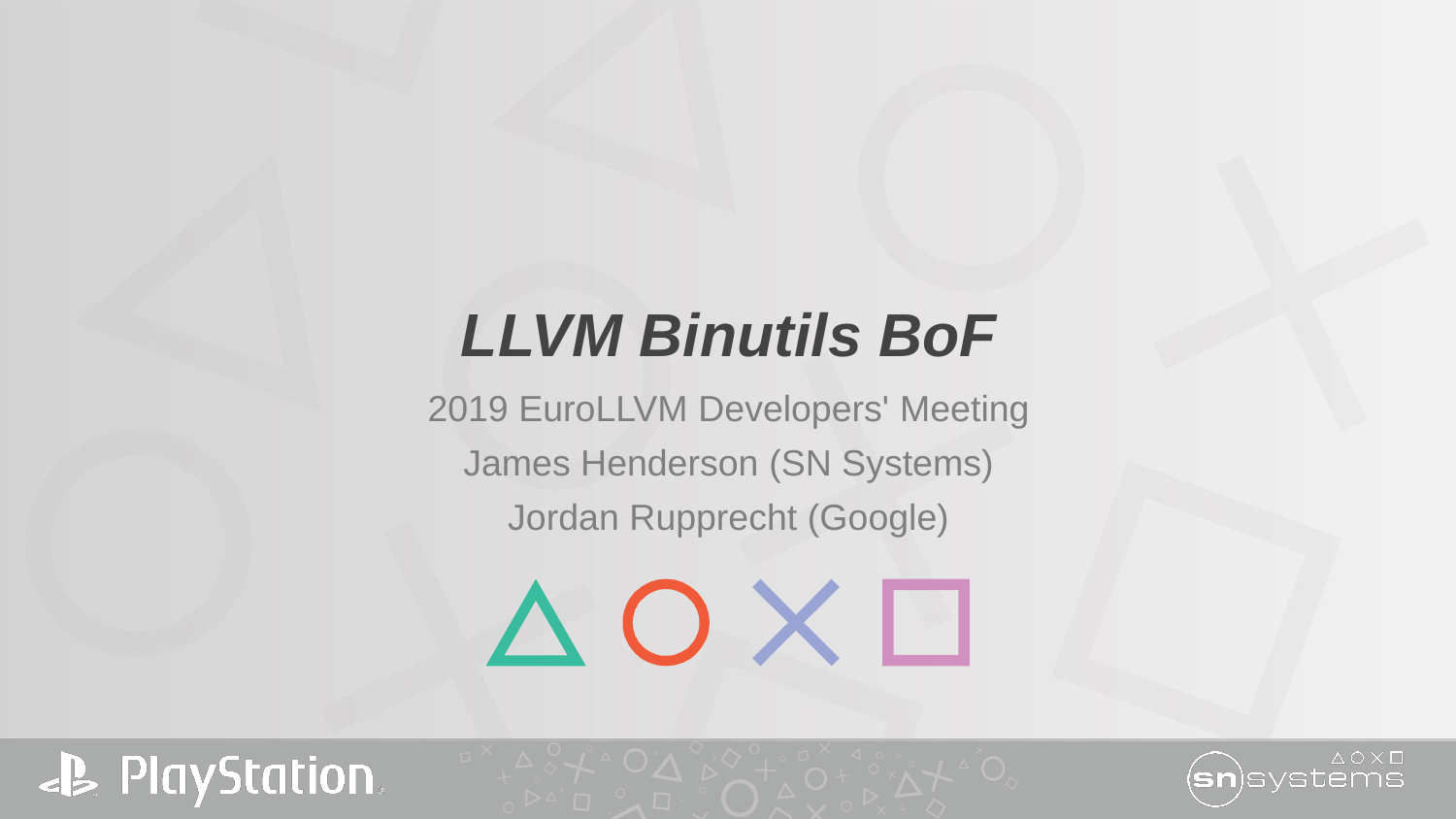# **Introduction**



- LLVM binary utilities (aka binutils) include:
	- llvm-readobj/llvm-readelf
	- llvm-objdump
	- llvm-objcopy
	- llvm-cxxfilt
	- etc.
- Originally used in testing LLVM components:
	- Approximately 1715 tests in core LLVM (excluding those in the test/tools directory).
	- More in clang and lld.
- Now being used more widely.
	- See e.g. Jordan's lightning talk earlier today.

#### **PlayStation**

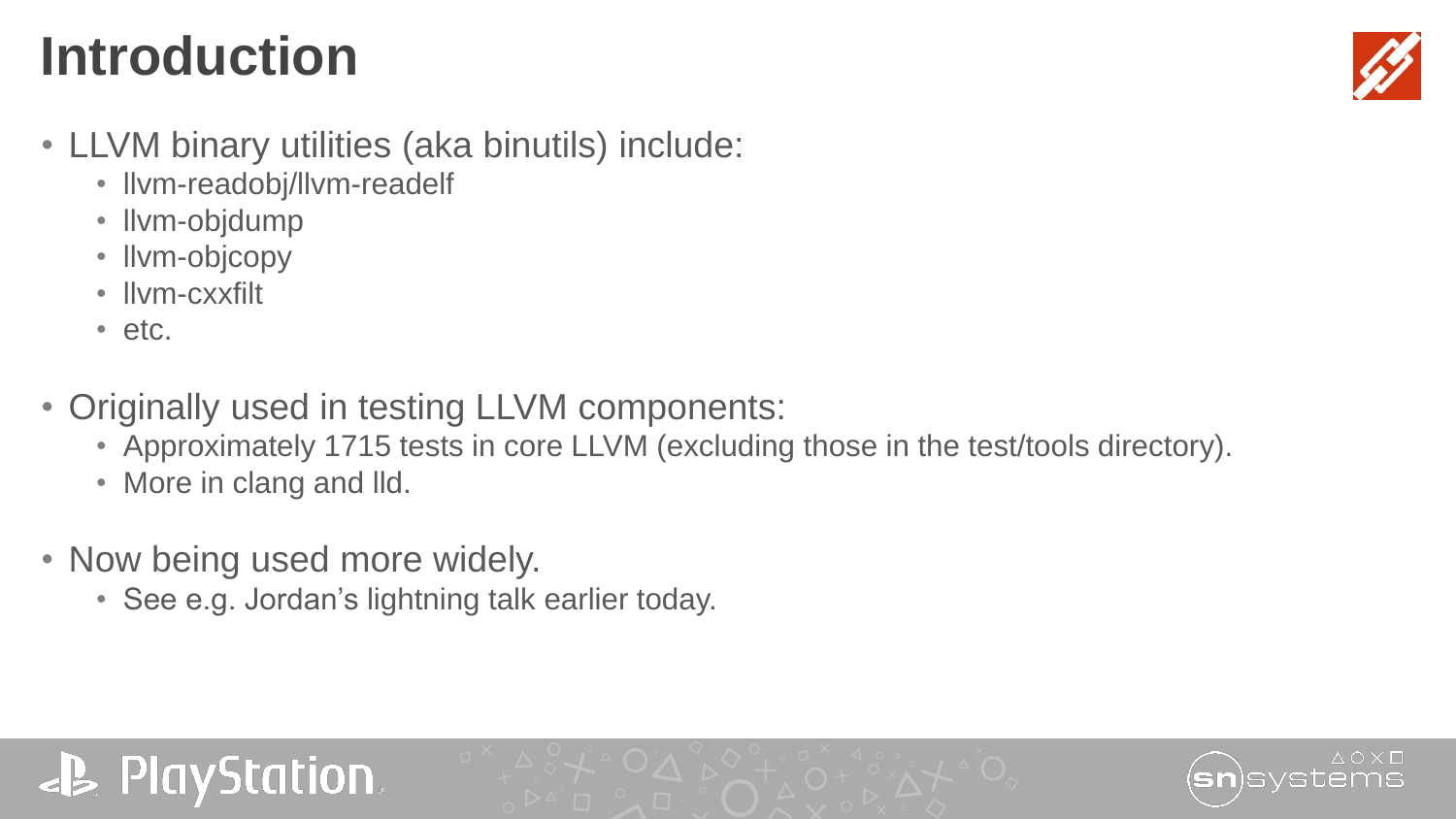#### **Recent Work**



- Bug count:
	- 70 open (170 total) in llvm-ar, llvm-c++filt, llvm-dwarfdump, llvm-nm, llvm-objcopy/strip, llvmobjdump, llvm-ranlib, llvm-readobj, llvm-size, llvm-symbolizer.
	- 81 resolved between January 2017 and end of March 2019.
- GSOC 2018 project by Paul Semel.
	- <https://summerofcode.withgoogle.com/archive/2018/projects/5171359936151552/>
	- Added features to improve compatibility of LLVM tools with GNU.
- llvm-objcopy newly added in summer 2017, gained Mach-O and COFF support in the last 6 months.



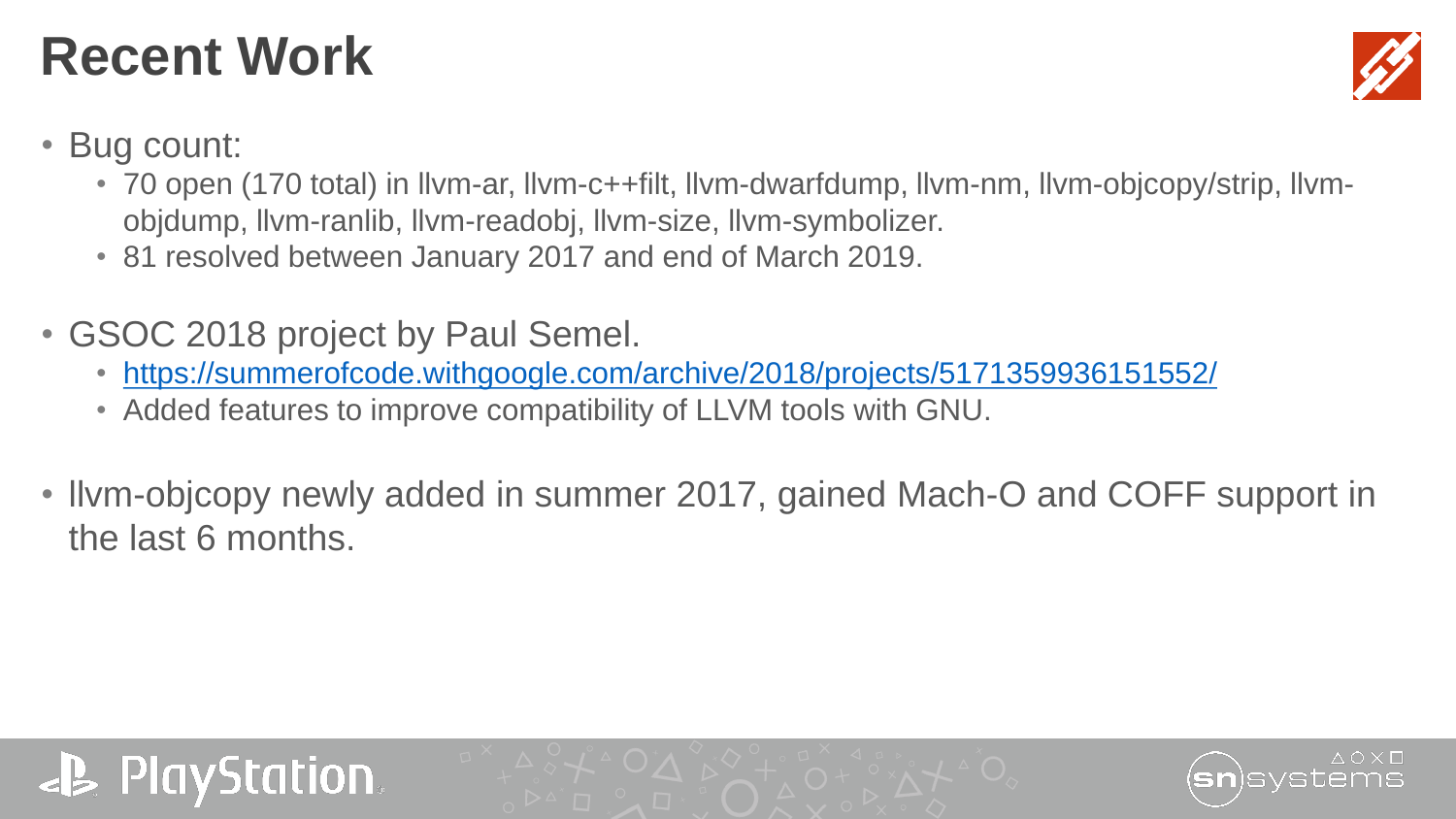# **Recent Work (2)**



| <b>Tool</b>         | Commits in tools/ <tool> Jan 2017 - March 2019</tool> |
|---------------------|-------------------------------------------------------|
| Ilvm-ar             | 44                                                    |
| Ilvm-cxxfilt        | 16                                                    |
| Ilvm-dwarfdump      | 25                                                    |
| Ilvm-nm             | 49                                                    |
| Ilvm-objcopy        | 288                                                   |
| Ilvm-objdump        | 173                                                   |
| Ilvm-readobj        | 277                                                   |
| Ilvm-size           | 12                                                    |
| <b>Ilvm-strings</b> | 8                                                     |
| Ilvm-symbolizer     | 28                                                    |
| <b>Total</b>        | 920                                                   |

Does not include commits in libraries (e.g. DebugInfo, Object, Symbolizer etc).

#### **JB** PlayStation.

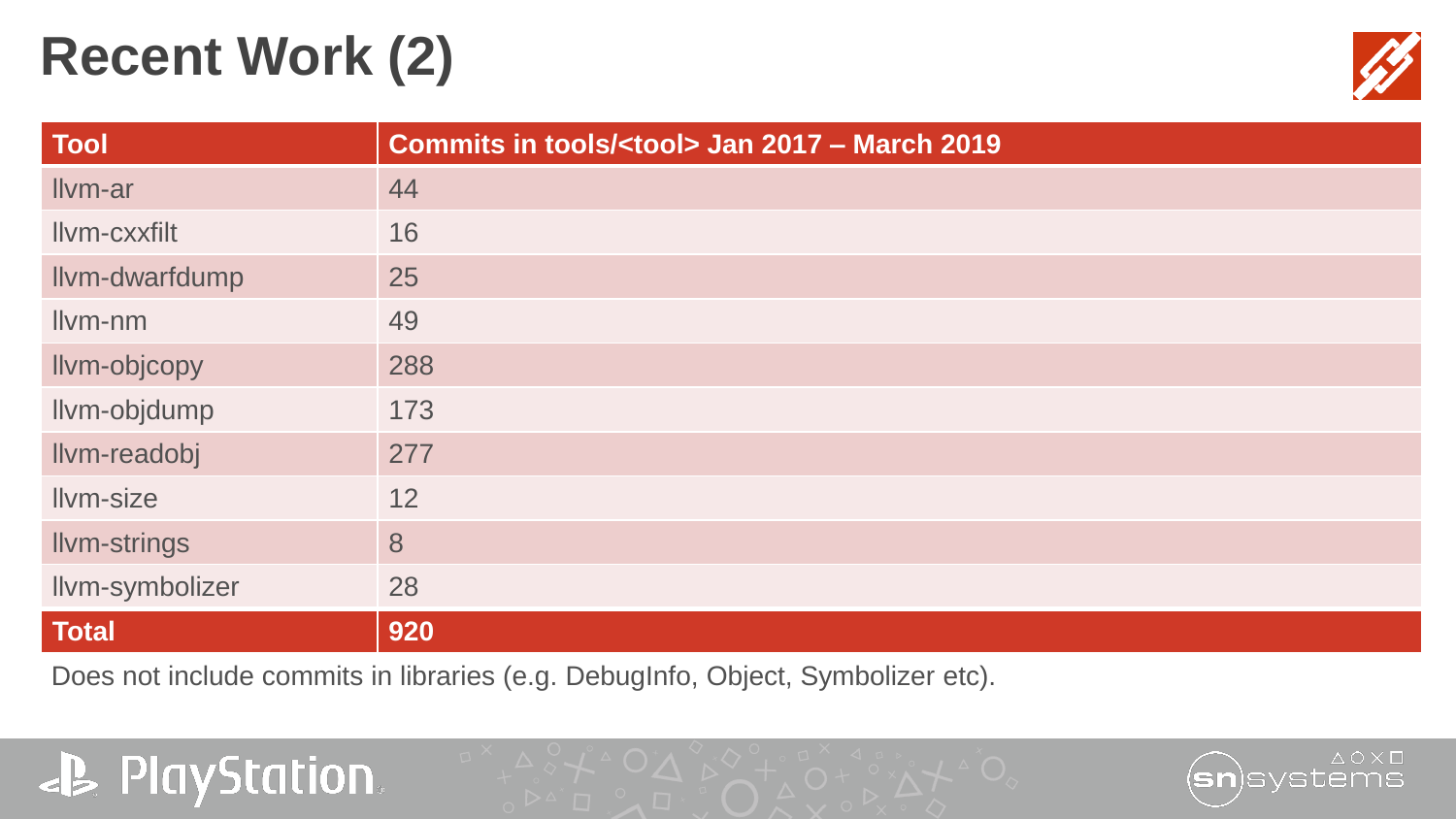# **Command-line Compatibility**

- Tools should be "drop-in replacements" with GNU tools.
	- Does anybody disagree?

- What do we mean by this?
	- Only switches that are widely used are identical?
	- All switches accepted with the same syntax?
	- All switches are semantically identical?
	- Something else?
- Is it okay to break compatibility with previous LLVM releases?
	- We did this for llvm-readelf, but now llvm-readobj and llvm-readelf aren't directly compatible…

#### **PlayStation**



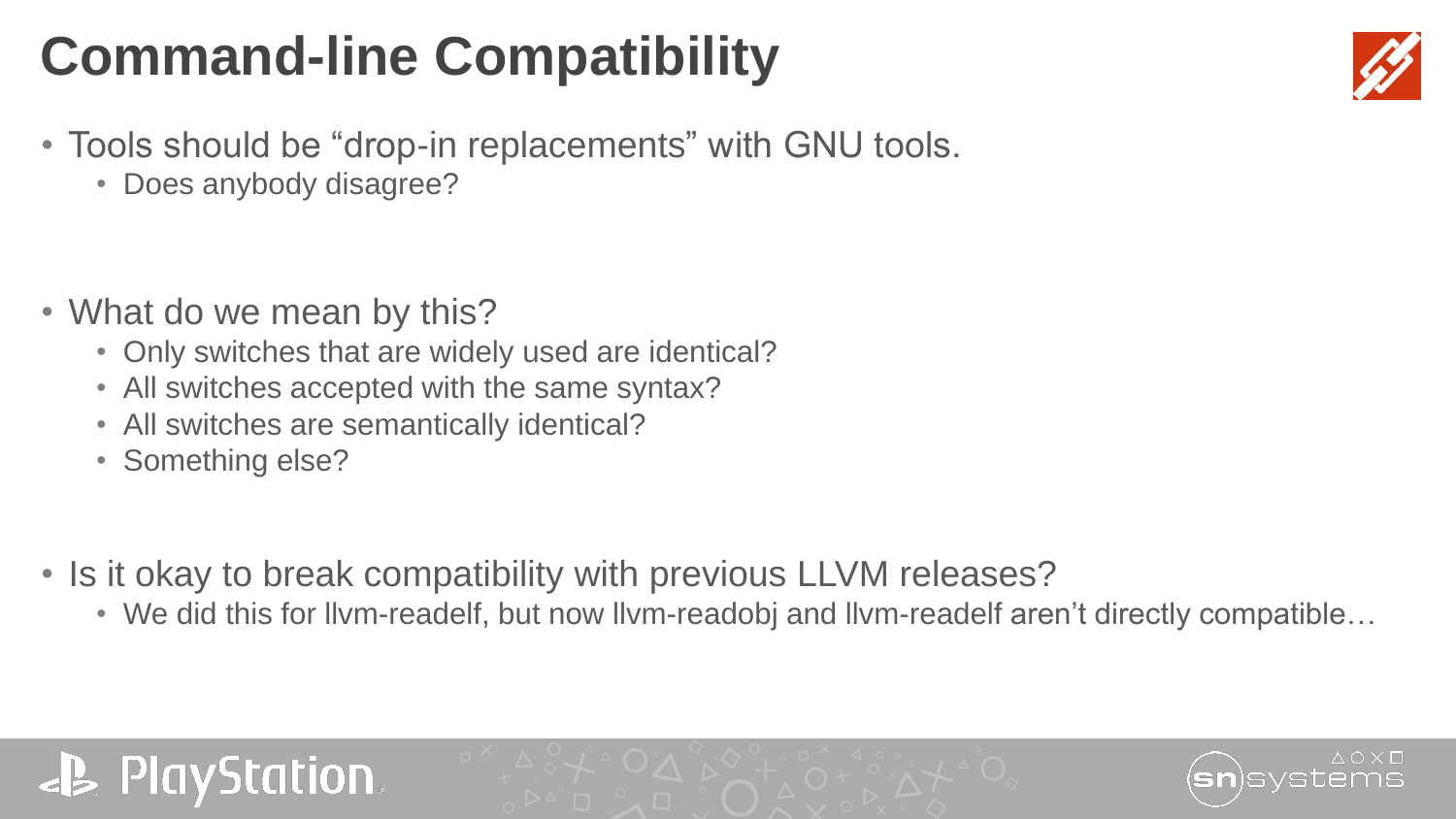# **Output Compatibility**



- How different can the LLVM tool output be to GNU?
	- E.g. should we support parsers that parse GNU output?

- Should we aim to have multi-mode outputs for everything?
	- See llvm-readobj --elf-output-style={LLVM|GNU}

• Is it okay for our output to change between releases?



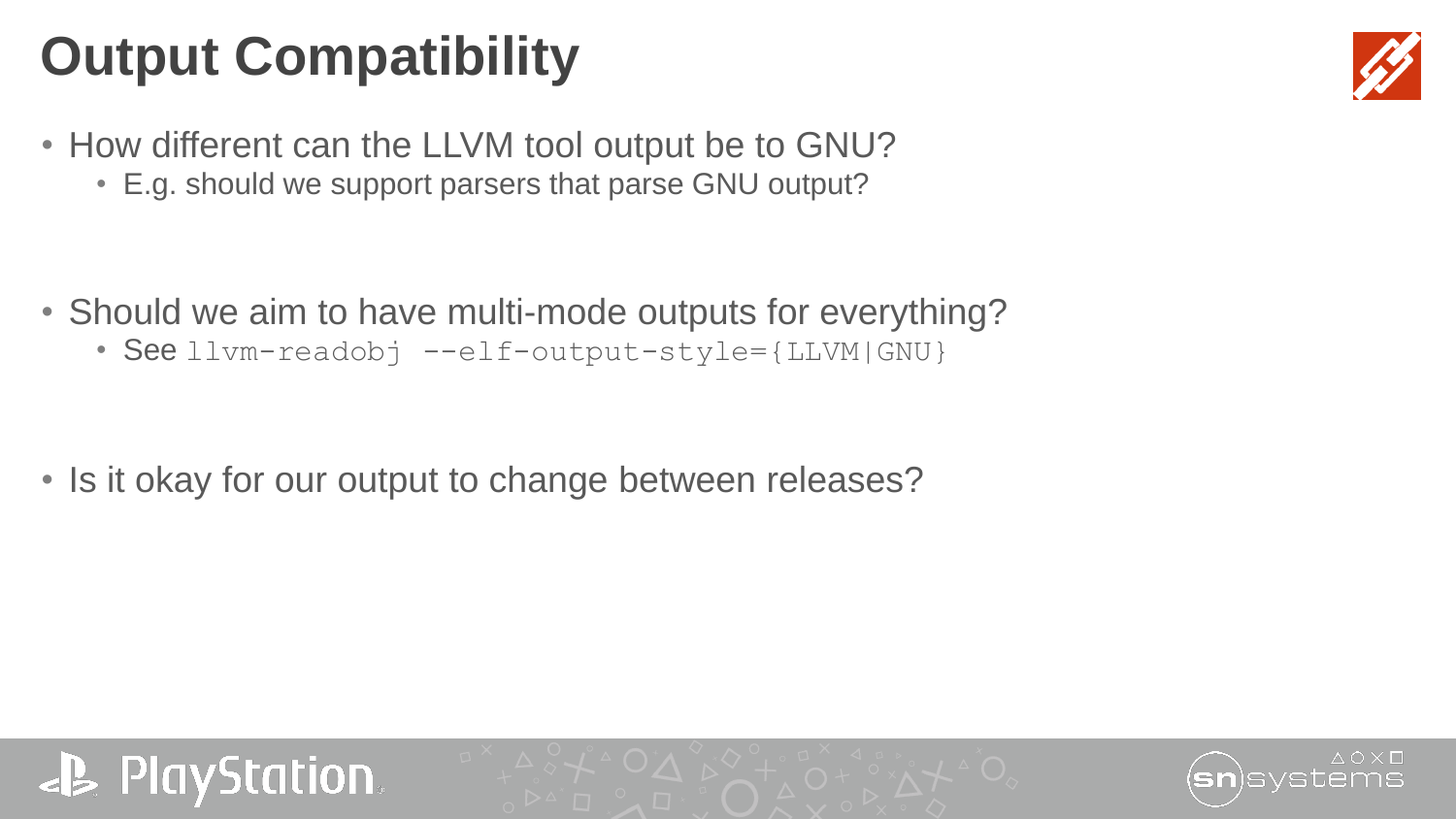#### **Future Goals**



- Any requests for new features beyond existing GNU features?
	- For example turning llvm-objcopy into a library.
	- One binary tool to rule them all?
	- Any new switches?
	- New output formats?
	- Anything else?

• GSOC 2019 proposal for further work.

#### **PayStation**